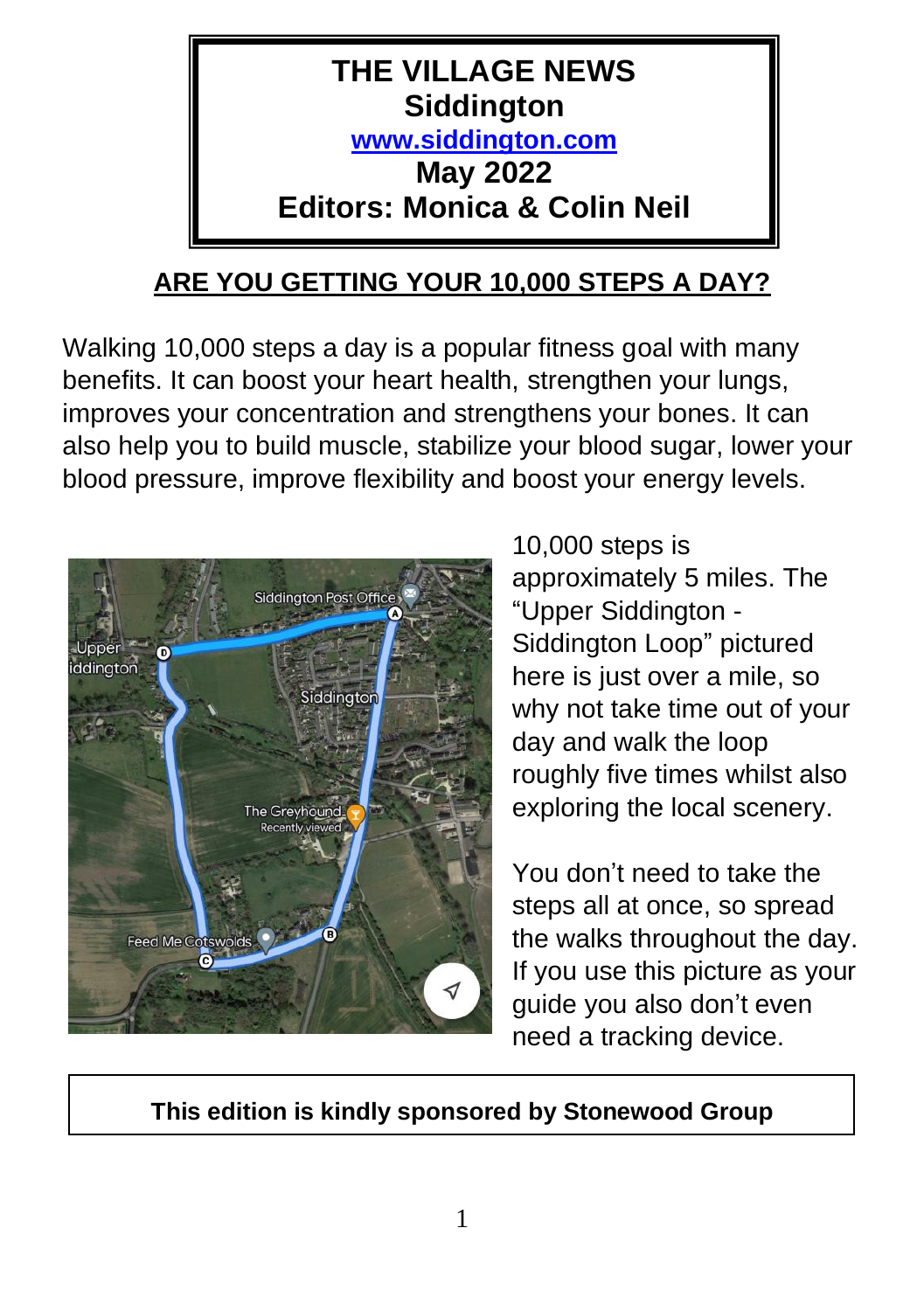#### **PARISH COUNCIL NEWS**

# **MEETING 12TH APRIL 2022**

Unfortunately, the meeting planned for Tuesday 12<sup>th</sup> April was not quorate so had to be rescheduled for later in the month.

## **ANNUAL PARISH MEETING**

The Annual Parish Meeting is planned for Monday 16<sup>th</sup> May at 7.30pm in St Peter's Church. Whilst this is not actually a Parish Council meeting, it is organised by the Parish Council, and allows various village organisations (including the Parish Council) to present reports on their activities over the past and coming years. Come along and find out what everyone has been up to over the past twelve months.

**Full draft minutes of meetings may be viewed on the council website.** 

**The agenda and Covid requirements for attendance at meetings are published on the website and on the notice board outside the post office in due course as meetings are called. Meetings usually take place in the Committee Room at the Village Hall.**

**The next meeting is planned for Tuesday 10th May 2022.**

**Robert Cowley – Parish Clerk** siddingtonclerk@gmail.com **[www.siddingtonparishcouncil.org.uk](http://www.siddingtonparishcouncil.org.uk/)**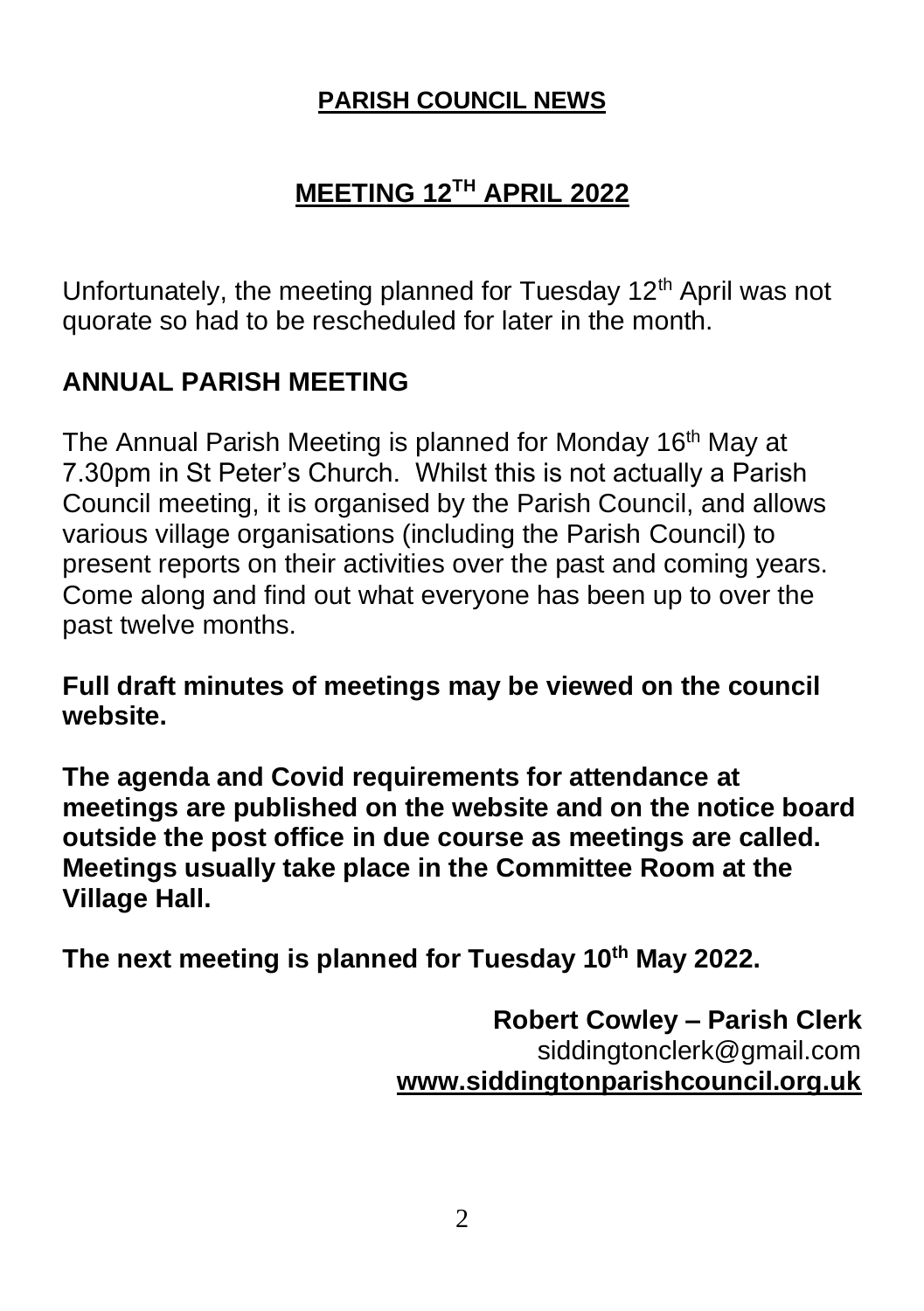# **NO WASTE BANANA BREAD**

A very useful recipe for healthy banana bread!

# **Basic Ingredients**:

1- 2 tbsp marg or butter

2 tbsp sugar (any kind but brown is good)

2 eggs

8oz plain flour (wholemeal or brown but you can mix with white) 1 generous tsp baking powder

3 ripe bananas (I use between 2 and 4 either fresh or previously frozen: latter are really good.)

2 tsp of spices of your choice (mixed, ginger, cinnamon) Handful of other dried fruit of your choice, including mixed peel or marmalade, nuts etc.

Milk, tea or orange juice to mix if consistency is too stiff.

1 lined greased bread tin Oven about 170C for about 45 mins

# **Method**

Beat sugar and marg, add eggs and bananas. don't over blend bananas as lumps are quite nice. Add flour, baking powder, spices and dried fruit etc. Mix by hand and add some milk, juice, tea to thin if needed (1-2 tbsp max). You need a thickish cake type consistency. too dry and it's a dry cake, too wet and it is soggy.

Turn out onto rack when cool and enjoy. Best eaten soon as it doesn't keep very long (3 days or so, longer in fridge).

You can decorate with butter cream if you wish.

# **Penny, Upper Siddington House**



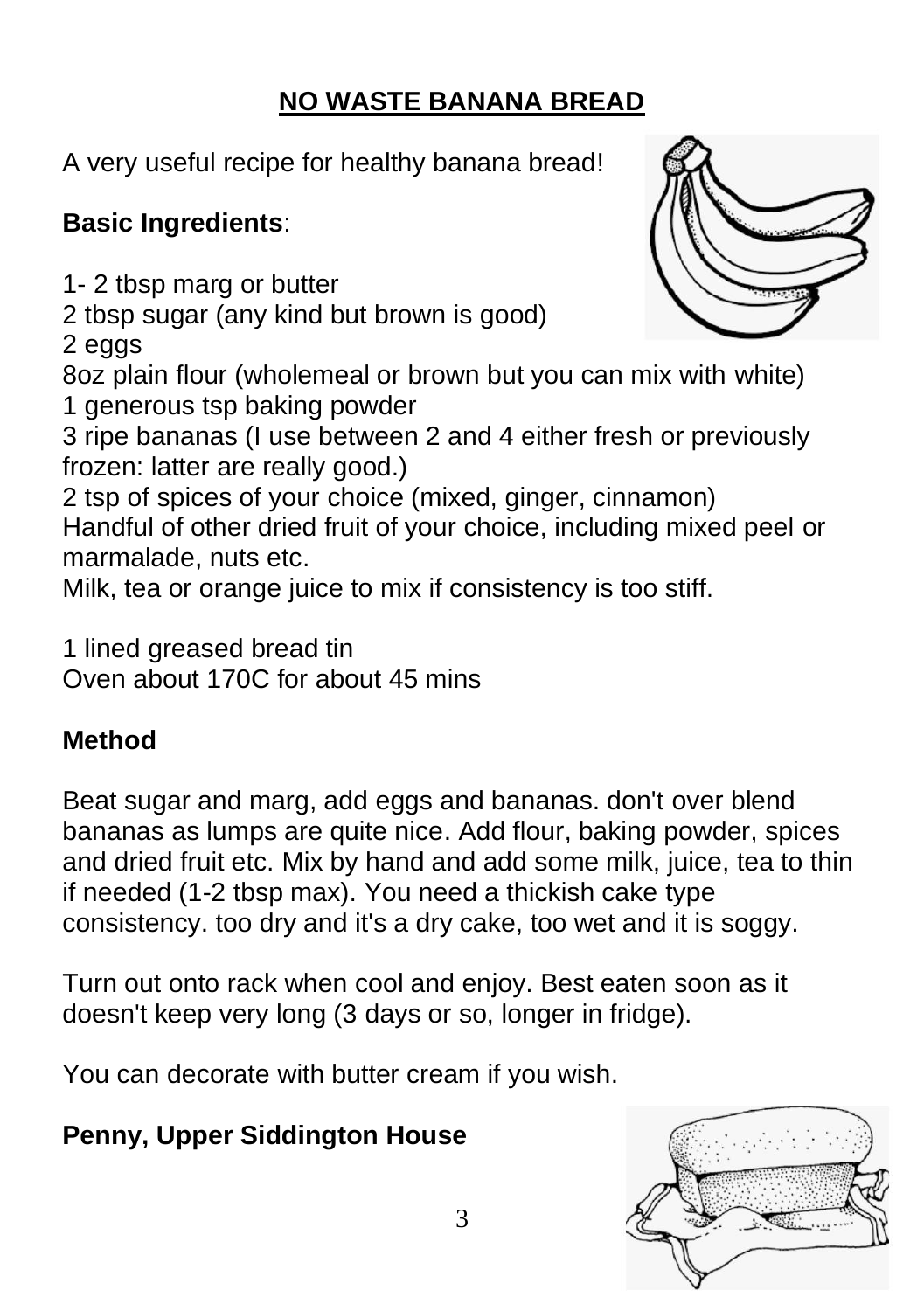## **Siddington C of E Primary School**

*'To have fun, do our very best and look after everyone in a caring Christian community'*



Thank you to everyone who attended the Consultation event at Siddington on 31 March. We were excited to share the plans for Bathurst Development's Legacy building with everyone. It was helpful to be able to answer questions about how the building will significantly improve the facilities at the school and how consideration is being given to minimising the impact of the construction on the school and village. I think we were able to share why we need these improvements to be made and how the design has been sympathetic to the current building and local area. This is a great opportunity for the school and for the children of Siddington. You can still view the proposed plans on the school website.

After a visit from the magistrates, the Year 5 and 6 children took part in mock trials at the Baptist Church. The children took the role of defence and competed against eleven other local schools. Our school came third overall and one of our pupils won the poster competition. This is an incredible result, as it was the first time Siddington C of E Primary school had taken part in these trials. Congratulations and thank you to everyone who took part.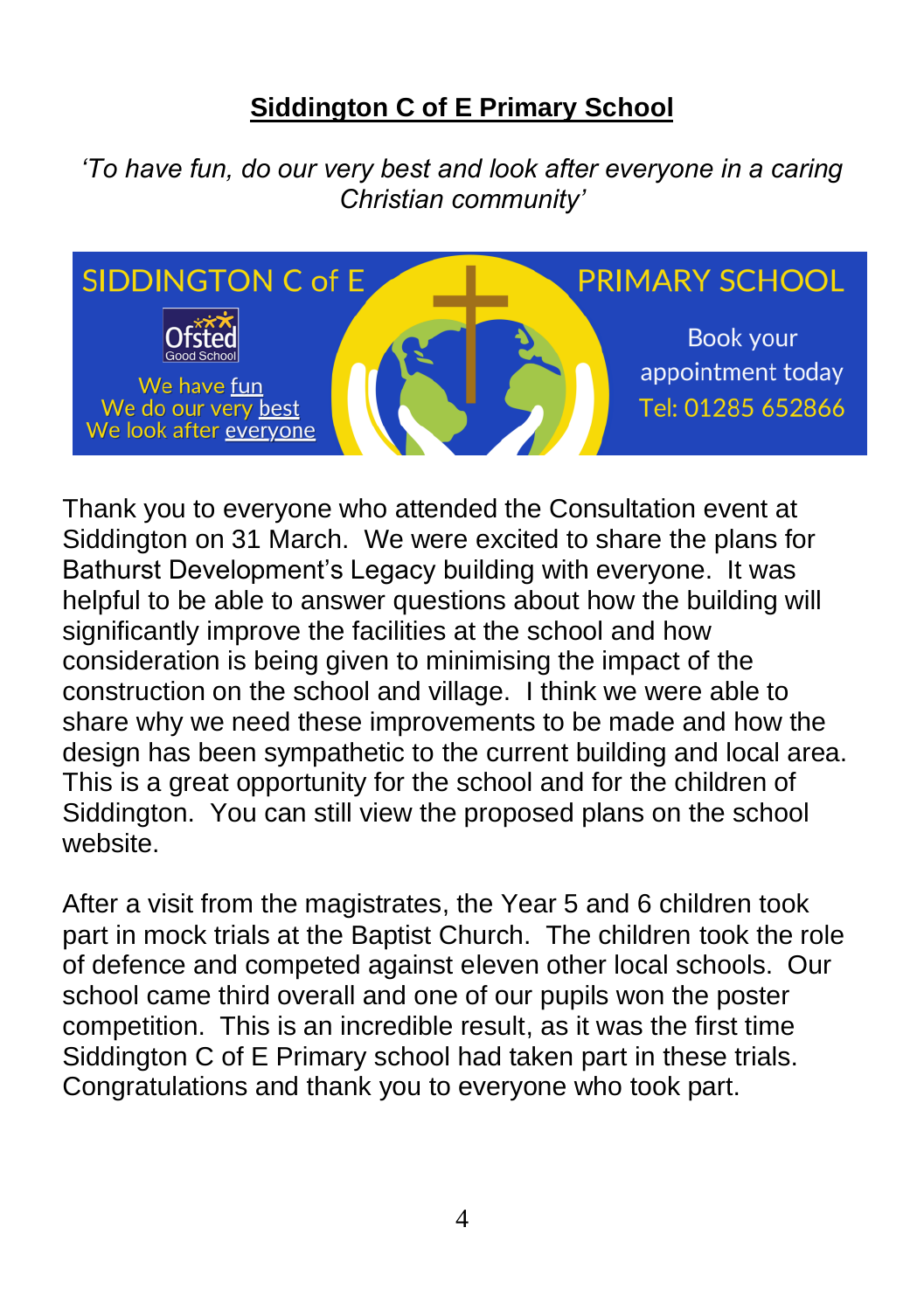Our younger children also visited Cirencester Deer Park school for a gymnastics competition. They really enjoyed seeing the gymnastic routines and taking part.

All the children invited their parents into school to help develop our new reflection garden. This activity was part of our 'growth' Science Week. We were lucky enough to have parents and stem ambassadors who volunteered to come into school to talk about their science-based jobs. We also held an exhibition for parents, at the end of the week, to share all the children's learning about growth.

Mrs Cook – Headteacher

# **ANYONE FOR CRICKET?**

Siddington Cricket Club are very active in May as seven fixtures are arranged. These are:

Tuesday 3rd Wild Duck, Home Sunday 8th Churchdown, Away Wednesday 11th Swindon Beehive, Home Sunday 15th Eastcombe, Home Thursday 19th National Star College Staff, Home Sunday 22nd Didmarton, Away Sunday 29th Slaughters United, Home

Midweek games start at 6.00 Sunday games 1.30

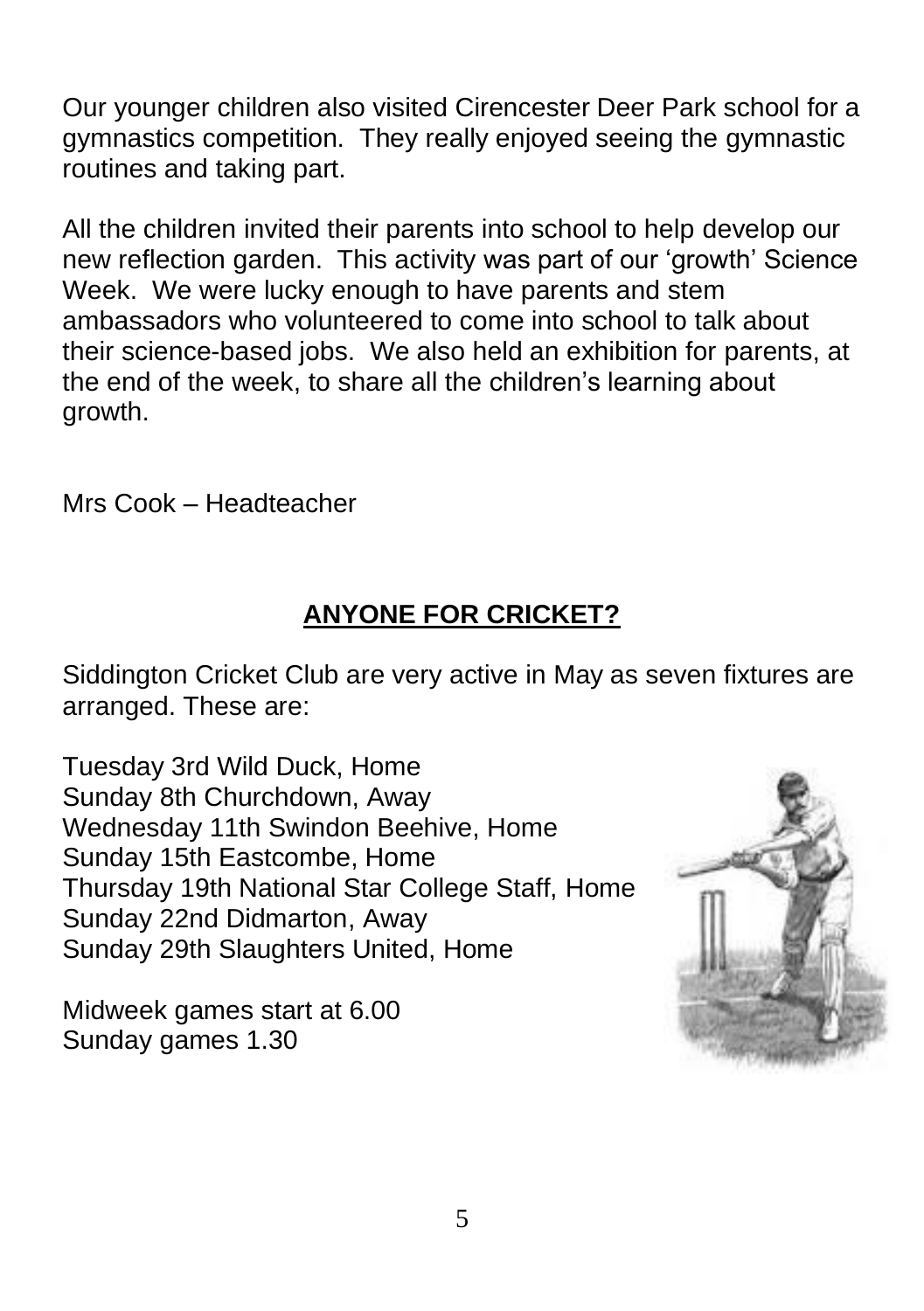# **THE POWER OF SELF-CARE… the NHS and beyond YOUR INVITATION TO A SPECIAL EVENT TUESDAY, 14 JUNE 2022, 10am-4pm, MARKET PLACE, CIRENCESTER**



#### **Self-care is so much easier to start if you know what support services exist and what they might do for you.**

As part of Cirencester Town Council's Health & Wellbeing Week, The Patient Participation Groups (PPGs) of the various GP surgeries in and around Cirencester have organised a special event designed to help people learn more about support available to help people of all ages better manage all aspects of their lives. This event aims to extend our community's knowledge of where to find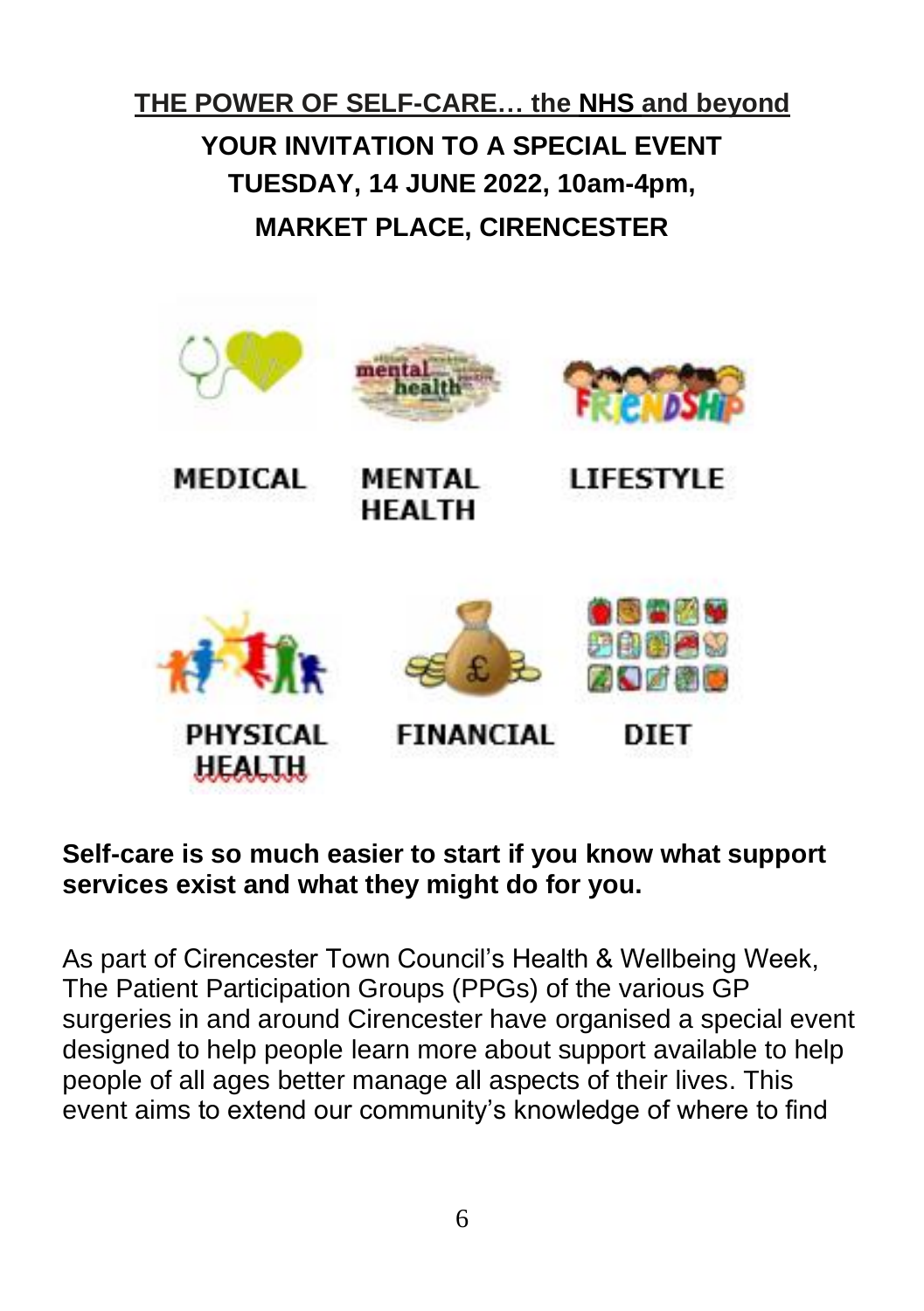and get help in each of the above areas, with representatives from the NHS as well as charities and commercial organisations.

**Whether you are seeking to be pro-active about your own health and wellbeing, or simply aren't sure where to find help for an issue affecting you or your loved ones, come along and find out more about who can help and support you - and where to find them locally.**

> To find out more about the whole week of events visit: <https://fb.me/e/1pFCoTPED>



*Whilst we take every care to ensure that the information in this publication is accurate, neither the editor nor the editorial contributors can accept and hereby disclaim any liability to any party for loss or damage caused by errors or omissions resulting from negligence, accident or any other cause.*

> **Next Month's Editor Georgie Hayward Deadline date: Sunday 15th May Email: georgie@uppersidd.co.uk Tel: 07722652886**